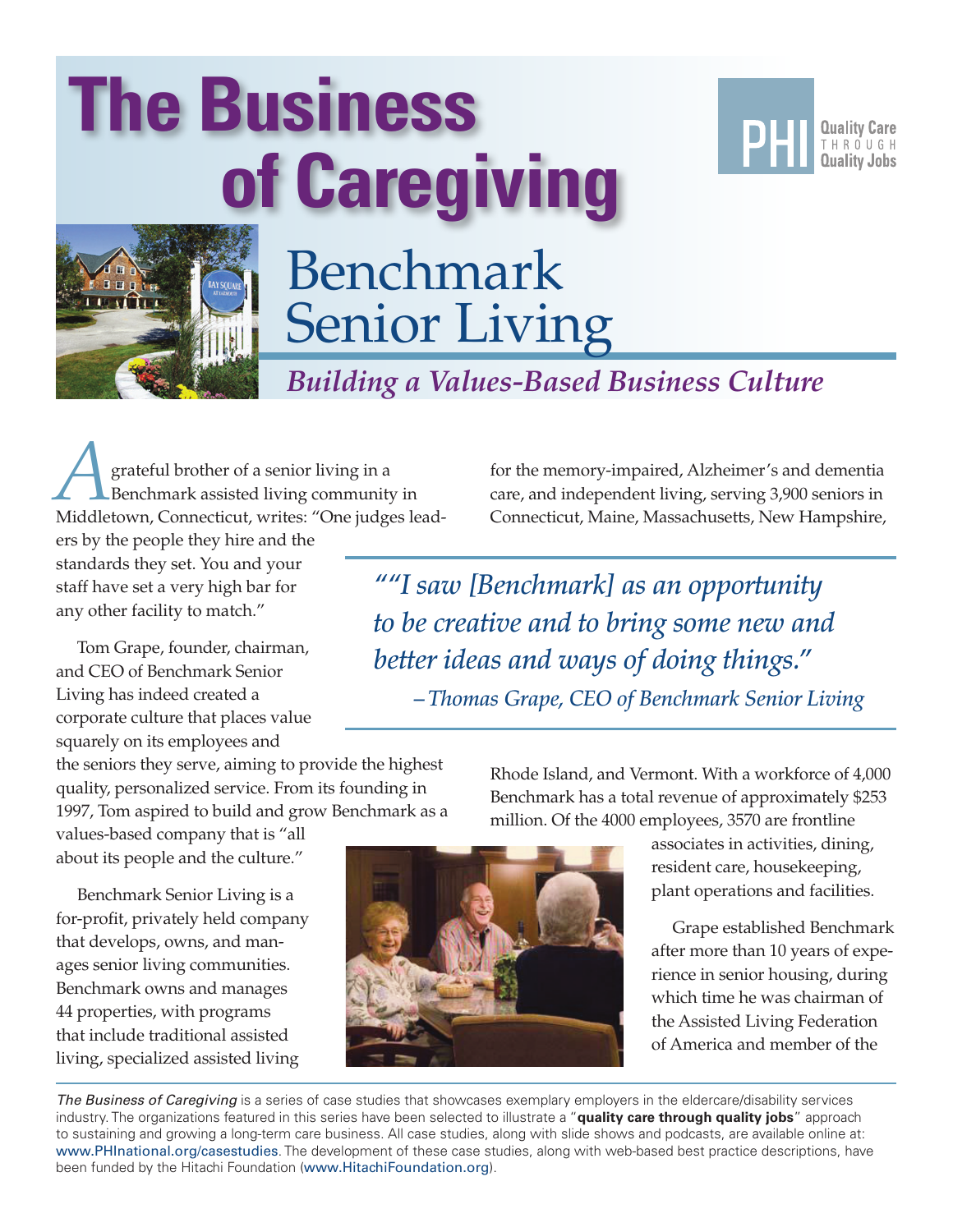

Thomas Grape, Chairman and CEO

Owner/Operator Advisory Group and the Strategic Planning Committee for the National Investment Center for the

Senior Housing and Long Term Care Industries. "I saw this as an

opportunity in a relatively immature field

to be creative and to bring some new and better ideas and ways of doing things," Grape states. "It obviously has got a great demographic future for as long as I'll be working, and there are entrepreneurial opportunities. Most importantly, of course," Grape continues, "I get to put my head on the pillow every night knowing that what we do has touched people's lives in a very meaningful and personal way."

## **The business environment**

The assisted living industry is fast paced and ever changing. Given the demographic profile of aging America, the demand for such services is growing, while the pool of talent is not keeping pace. This creates competition for employees within the industry. "From a resident care associate perspective, which is the largest part of our workforce," states Timothy Reilly, Benchmark's senior vice president of human

Grape notes that "we're all trying to adjust to the new 'normal' in our economy. It's certainly impacted the capital markets and the availability of capital for

*Grape set out to establish a corporate culture that is built around a set of shared core values.*

> growth. It's certainly impacted our associates and what they're looking for in an employer." He notes that employees are increasingly seeking stability, dignity, and respect, and an environment of trust.

# **A values-based culture**

From the beginning, Grape set out to establish a corporate culture that is built around a set of shared core values. In relaying his motivation for doing so, Grape describes his appreciation of the excellent companies for which he had the privilege to work early in his career. He relates the story of working for Procter & Gamble fresh out of college when it became embroiled in a crisis regarding the safety of one of its products. "They sent the entire company's sales force out to buy, if they needed to, all of the product on the shelf, and they got them out of every store in a matter

> of days. It was the most impressive rallying of support, and I felt so proud to work for that company, because they did the right thing. And they did it quickly and decisively." This company had "a strong set of values, and I saw what it could do," states Grape.

Grape describes Benchmark's initial stumbling in their efforts

to create a values-based culture. "We made the same mistake a lot of people do, which is we worked out what would sound good, and we wrote a set of values, and several weeks later they were filed

*"It is a competitive business because they [direct-care workers] have many different health care settings they can work in."*

> *– Timothy Reilly, Senior Vice President of Human Resources*

resources, "it is a competitive business because they have many different health care settings they can work in—nursing home, skilled rehab, home care, hospital…. We are fighting to attract the same type of associate."<sup>1</sup>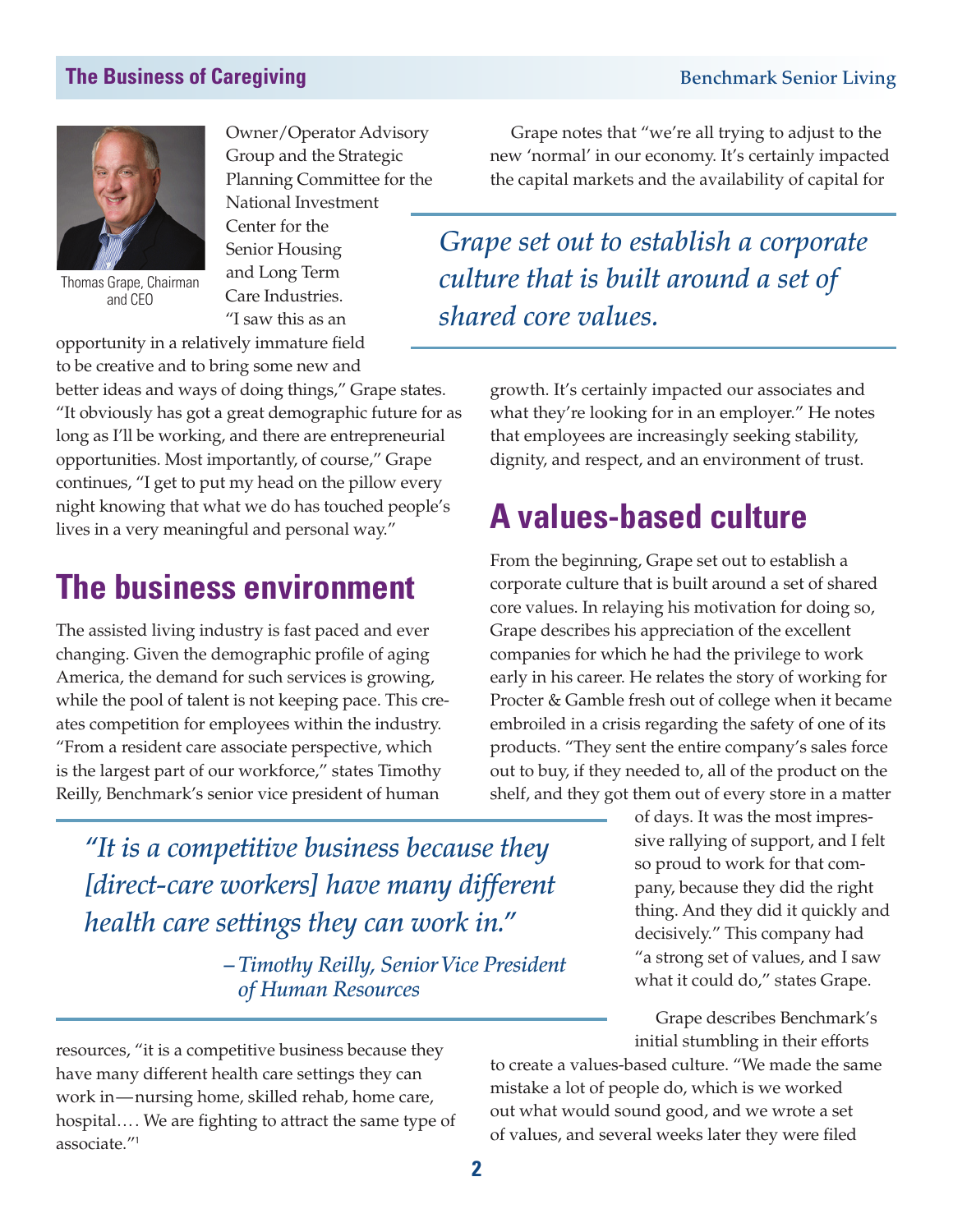*"Every decision we make, we go back to whether or not it fits into our core values." – Marcia Werber, Senior Resident Care Operator* Recognition"). Marcia Werber, senior resident care operator, observes: "Everything we do is truly geared toward whether or not we meet the values that we set forth for the company. Every decision we make, we go back to

in a drawer and nobody paid attention to them." Concluding that a better approach would be to articulate those things that Benchmark was already doing around values, in order to make them "authentic and real," Benchmark structured its core values around the acronym "Personal" (see box below right).

### **Reinforcing Values throughout the Company**

To align company practices with its values, Benchmark has established a set of corporate practices that are reinforced in each of its 44 communities. All associates (employees) are familiar with its statement of values through orientation, posting of the values throughout the facilities, and by hearing about it directly from Grape himself. "Every time I go to visit any one of our communities I talk about our values as part of my standard stump speech," he states. "The point is that people know from me that it's important that we be a values-based culture, and I think that has served us well."

whether or not it fits into our core values."

### **Culture Compensation and Recognition**

There is no better way to reinforce desired values and behaviors than to recognize and compensate employees for a job well done. Over the years Benchmark has developed a myriad of programs that do just that throughout its 44 communities (see sidebar on pg. 4, "Benchmark Systems of Recognition and Compensation").

To further reinforce company culture, each community has a unique position (one to three, depending on the size of the community) called "culture ambassador." "Their job is to drive that culture and to live our values and mission," explains Brickner. Culture ambassadors organize events and fundraisers, and serve as a contact point for frontline associates. "A good culture ambassador is having a lot of fun keeping everybody motivated and upbeat and offering programs for the associates," observes Werber.

"Our values are the core of what we do every day," notes Abri Brickner, learning and development coordinator in the home office, "making sure that our associates and our residents have personal experiences through those values." Associate performance reviews are judged on how one's performance has reflected these values. Compensation above annual salaries is linked to the living of these values in the workplace (see below, "Culture Compensation and

#### **Benchmark's Core Values—It's "PERSONAL"**

- **P** Personalizing services is our difference
- **E** Excellence is the benchmark
- **R** Respect and candor in all communication
- **S** Stands for integrity
- **O** One company of passionate associates
- N No excuses commitments count
- A Accept and embrace change
- L Leading and learning through innovation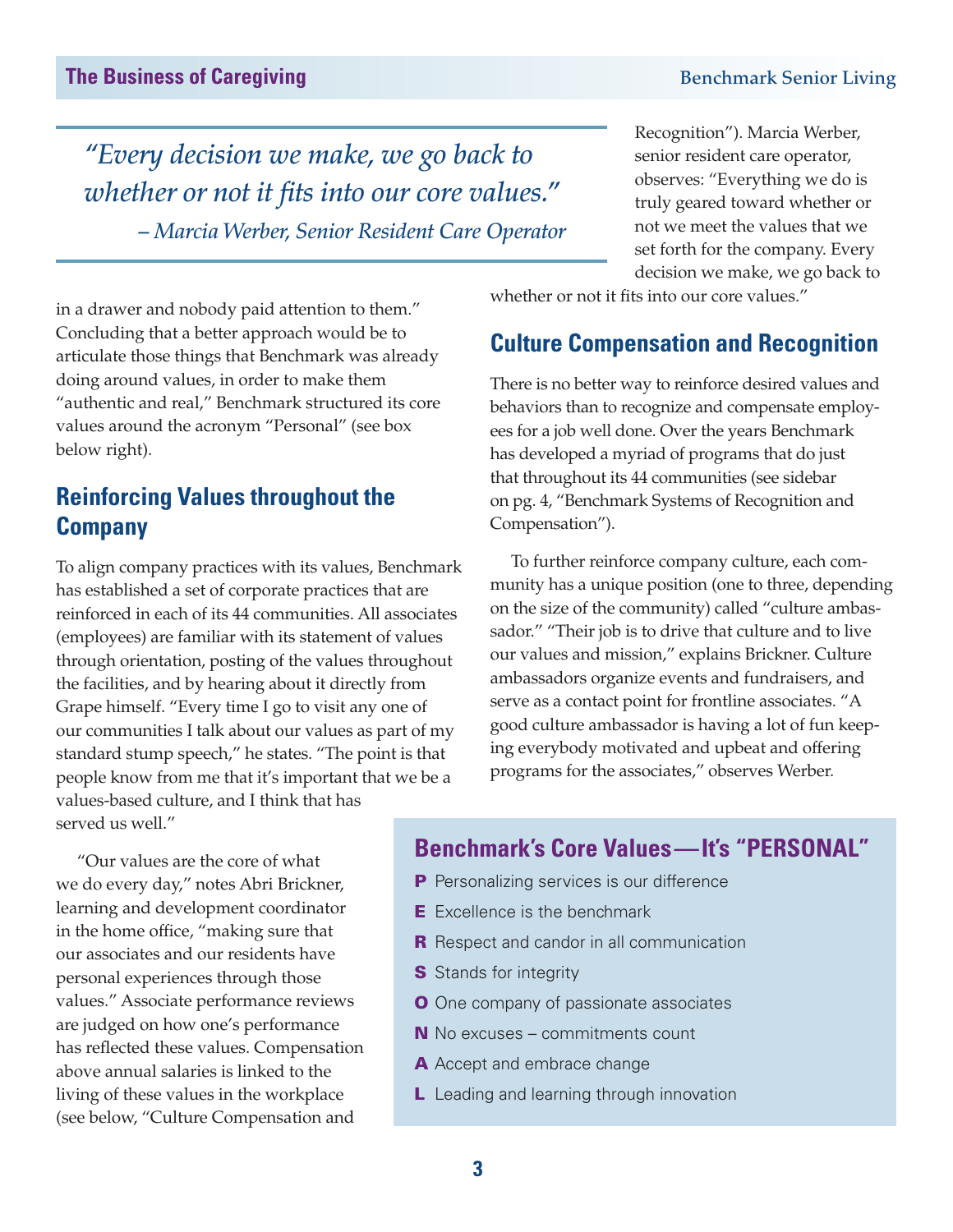### **Benchmark Systems of Recognition and Compensation**

A series of initiatives provide employees with opportunities to earn additional compensation for "living the Benchmark values and for contributing to the Benchmark culture." All employees, including part-time and per diem staff, have the opportunity to increase their wages by over 20 percent over the course of a year. Frontline associates, who include non-management staff working in resident care, food service, housekeeping, laundry, plant operations, and activities, average \$265 in bonuses per year. In 2010, 86 percent of Benchmark's frontline associates received some form of "culture compensation."

- **On-the Spot Awards** Awards given "on-the-spot" from department heads or managers to frontline associates when they do something exceptional, going above and beyond the expectations of their job. Awards range from \$10 to \$100.
- **Safety On-the-Spot Awards** \$25 awards provided "on-the-spot" to a frontline associate who does something exceptional with regard to safety in a Benchmark community.
- **Community Bonuses** Quarterly performance bonuses provided to communities based on occupancy and net operating income. Typical bonuses for direct-care staff range from \$150 to \$1,000 per year.
- **Gratitude Grams** Official "thank you" cards that employees give one another when they believe a co-worker has excelled. All recipients are put into a drawing every month and one winner is drawn. The winner receives a gift up to \$50 in value.
- **Service Champions** Those frontline associates that exemplify the Benchmark mission and values, and exceed the general requirements of the job. Candidates are nominated in each Benchmark Community by residents, families, managers, and peers. A winner is selected monthly by each respective executive director. The winner is awarded a ribbon and pin to wear on his or her nametag, a gold Service Champion uniform shirt and a \$100 gift check.
- **Community Service Champions** Awarded to one frontline associate annually per Benchmark community, selected from the pool of service champion nominations. Employee receives an extra day off, a plaque, and a \$500 gift check.
- **Benchmark Service Champion** Annual award to a frontline associate who is selected across Benchmark as being the model champion of service. All Community Service Champion nomination forms are submitted to the home office where a team of senior executives reviews and selects the overall winner who receives a vacation package award.
- **Magic Moments** Frontline associates are nominated by residents or family members to recognize the ways in which they create "magic moments" within a Benchmark community. The Magic Maker of the month is selected from the nominations by the home office and that community receives an award: a framed "magazine cover" with the community's name and magic moment "headlines" with photos of the resident and associate. All nominees are recognized within their communities by having their nominations shared on a community bulletin board. In addition, all nominations are posted monthly on the intranet in order to "spread the magic and inspire others to find ways in which to delight their residents."
- **Compassionate Caregiver Award** Aimed primarily at the frontline workforce, residents and families nominate the person in their community who has made the biggest difference to them in their personal care or the care of their loved ones. Nominations are sent to the home office where a committee selects three to five finalists; Tom Grape then selects the winner of the compassionate caregiver award, who is honored at an annual awards gala with a plaque and \$500. A video tape featuring family, resident, and colleague testimony about the finalists is played at the gala. All nominees are also invited by senior management to a luncheon in their region (four luncheons are held) to receive an award.
- **Resident Referral Bonuses** Bonuses that are provided to employees who refer a resident to any of the Benchmark communities. If a referred resident moves in, the employee is eligible for a \$1,000 bonus.
- **Associate Referral Bonuses** Bonuses that are provided to employees who refer employment candidates to Benchmark and are hired. Bonus ranges from \$500 to \$5,000.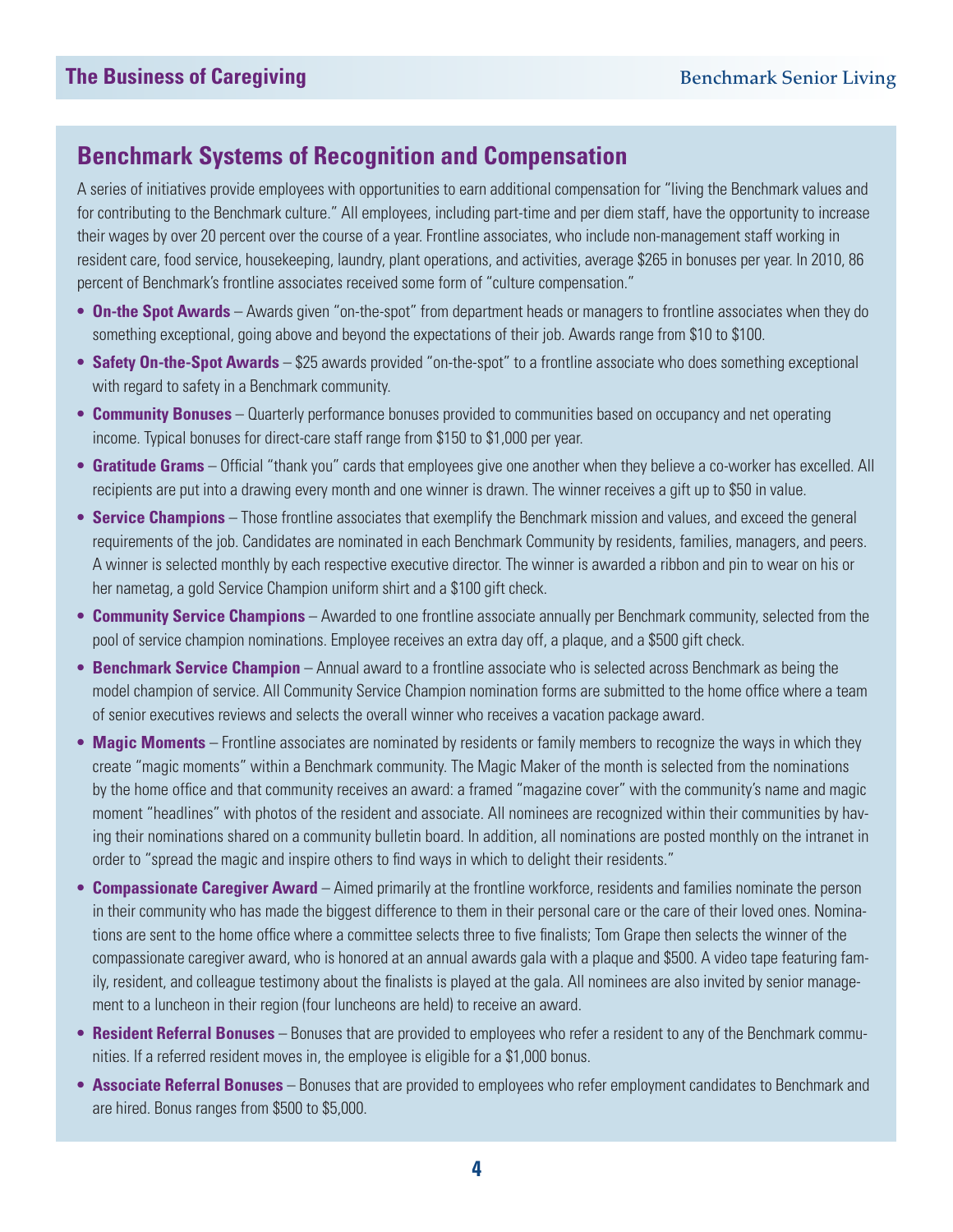"It's not just about the morale and the spirit," adds Tanya Seeley, the culture ambassador and a resident care assistant at the Arbors Benchmark community in Vermont, "but we also try to educate employees on benefits and the culture programs that we have here." She goes on



Tanya Seeley, Culture Ambassador and Resident Care Assistant

to describe her role as a communicator and sounding board: "The culture ambassador is for those employees who may not feel comfortable going to a manager for some reason. If they need to vent or have a quick idea, want to be creative, or they need a problem solved, they can come to me or one of my council members." Culture ambassadors receive a \$500 bonus per quarter for playing this important role within a community. In 2011, Benchmark has 52 culture ambassadors who are frontline associates and one who is a department supervisor.

### **Living Benchmark Values during Times of Crisis**

Upon its ten-year anniversary, Benchmark leadership "thought about what we could best do to acknowledge that milestone," recalls Grape. "A lot of other companies throw big parties. We decided that that would be fun for one night, but then it would go away. What we really wanted to do was to say thank you to our frontline associates." Benchmark did so in a unique manner—they established the *One Company Fund*, a separate non-profit organization dedicated to providing financial assistance to employees and their families in times of unpredictable and extreme hardship. It is an employee-supported organization that raises funds through community activities, contests, companywide events, and individual donations. Establishing it as a separate 501(c)3 organization encourages tax deductible contributions, which is attractive to Benchmark vendors and other potential donors. The fund provides up to \$5,000 in tax-free

*The culture ambassador convenes the council monthly to discuss issues and to generate creative ideas for events and celebrations.* 

financial assistance—grants that employees do not have to pay back. All full- and parttime employees are eligible to apply for an emergency grant after they have worked for the company for one year. Since the fund's inception,

Each community has an associate council composed of frontline workers in resident care, maintenance, and housekeeping. The culture ambassador recruits members and convenes the council monthly to discuss issues happening in the community and to generate creative ideas for events and celebrations. Councils have budgets for events, parties, and supplies, and communicate regularly with the executive director of the community. "It makes the council feel very empowered," observes Seeley. Brickner notes that culture ambassadors convene at the home office quarterly to share and learn from one another about how to reinforce behaviors in their respective communities that are consistent with Benchmark values and culture.

the *One Company Fund* has distributed 178 grants totaling approximately \$270,000. In 2009 and 2010, the fund distributed 135 grants totaling approximately \$178,000.

An applicant to the *One Company Fund* must demonstrate need that is attributed to or caused by:

- The occurrence of any unexpected event or combination of circumstances that jeopardizes the individual's health and welfare and that calls for immediate action; or
- Any pressing need following a sudden and unexpected happening, the occurrence of which was wholly unforeseen by the applicant.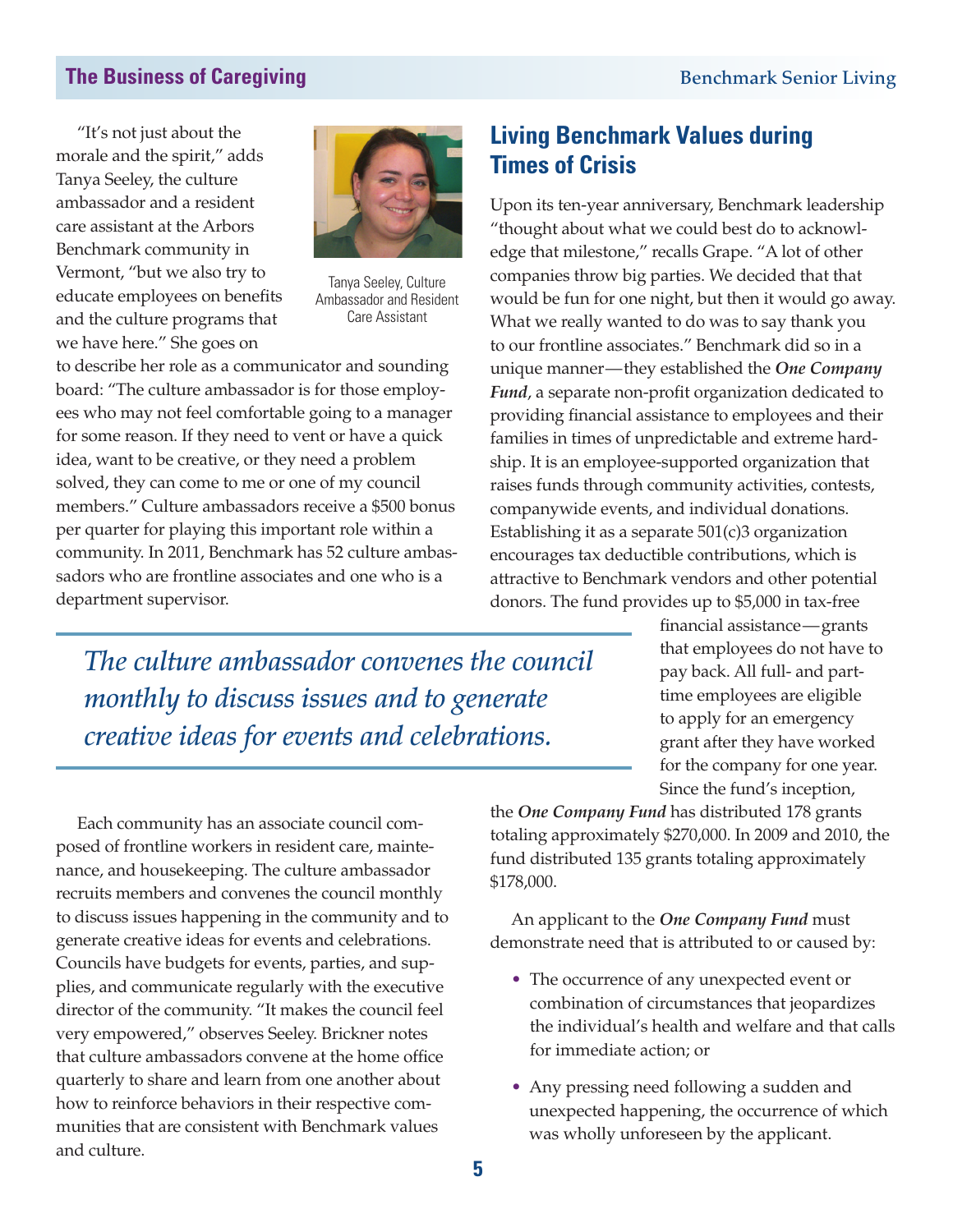• Circumstances peculiar to the applicant's situation, not deliberately caused by the applicant, which are of such magnitude or severity that it is unlikely that the employee has sufficient resources to reasonably expect a favorable outcome through community or family resources.

"Need" exists when an employee lacks resources to purchase the basic necessities of life or meet the contingencies created by an emergency situation. Examples of emergency situations that may be considered for assistance include fire, natural disaster, theft or loss of essential property, loss of transportation to work due to costly repairs, death in immediate family accompanied by other hardships, loss of physical independence due to accident or disease, illness or disability such as caring for a terminally ill member of the immediate family that is not reimbursable by insurance or where insurance coverage does not apply.

The *One Company Fund* is a direct expression of one of Benchmark's eight core values – one company of passionate associates. "Every associate that works at Benchmark is asked to contribute to *One Company Fund* in one way or another," explains Brickner, "not just financially, because that can be a barrier for a lot of our associates." Employees can contribute time and effort in large and small ways during fundraising

*The One Company Fund, a separate nonprofit organization, [is] dedicated to providing financial assistance to employees and their families in times of unpredictable and extreme hardship.*

events. "The fund gives Benchmark associates a special opportunity to do the right thing for each other," notes Grape. "This is a very tangible way that we make sure that our values are not just words on the wall but put into practice. It has been an enormously



Abri Brickner, Learning and Development Coordinator, and Timothy Reilly, Senior Vice President of Human Resources

positive thing both for the people affected, and also for the morale of everybody, because they know they work for a company that really cares." In its first year and a half of operation, the One Company Fund raised more than \$420,000.

Stories of the *One Company Fund*'s impact abound. Culture ambassador Tanya Seeley herself was a recipient: "About two years ago my mother passed

> away from cancer," she recalls, "and I do not come from a very wealthy family; neither did she. My stepdad didn't know what to do; he was very beside himself and he didn't have the money for services or anything. So I applied for this fund and I was granted the money and I was able to give her funeral services, crematory services—they basically paid for all of those things as I was grieving with my family." Employees affected

by fire, cancer, and other personal emergencies or tragedies have benefitted.

The *One Company Fund* supported the 160 Haitian employees affected by the 2010 earthquake. "Our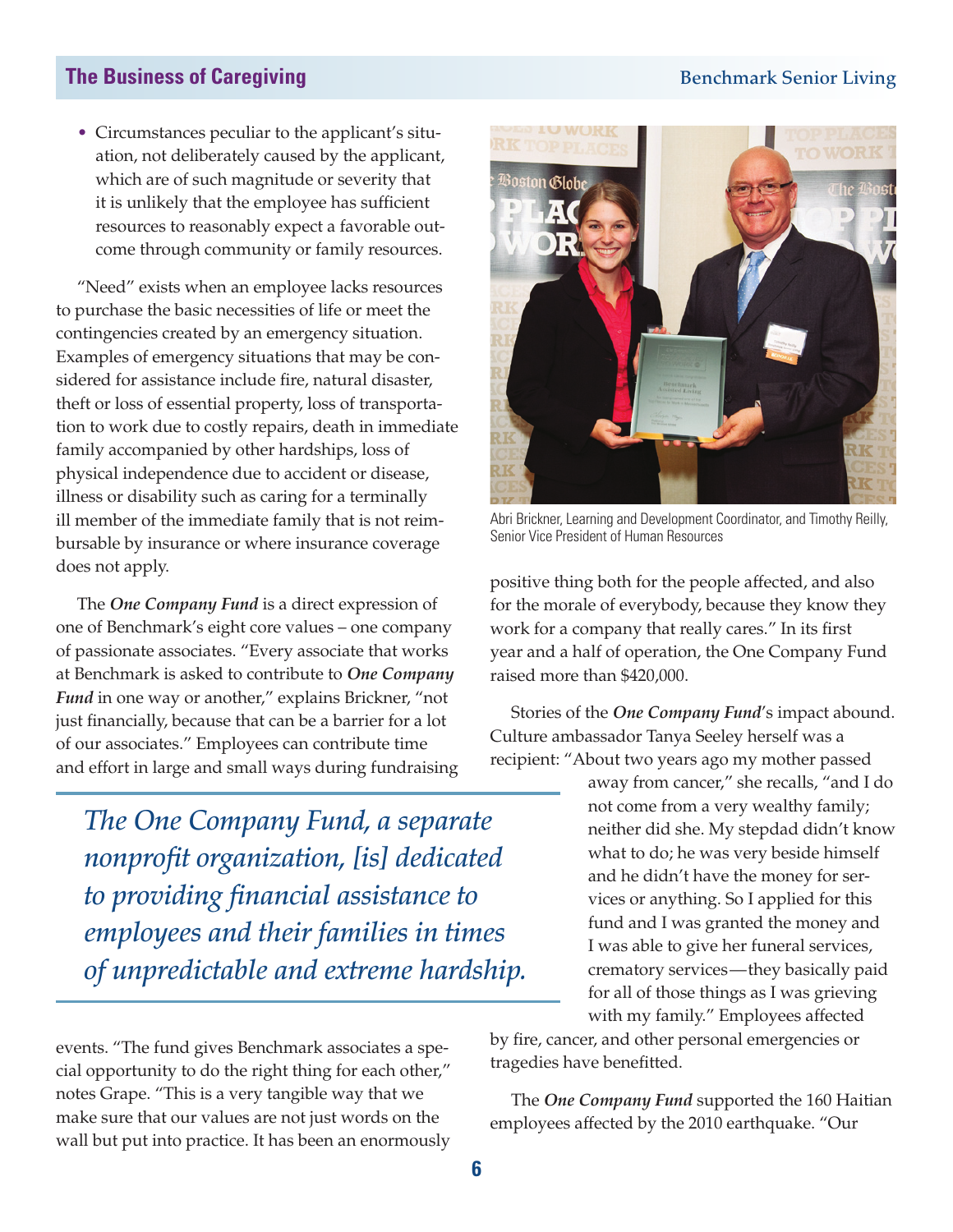associates lost family members, they lost their cousins, their aunts, their uncles, their mothers," explains Brickner. "A lot of them didn't even know what was going on back home because you couldn't dial out. Through the *One Company Fund* we provided calling cards to each of our Haitian associates companywide so that they could be in touch with their family members and get through to them and at least know what was going on. And those associates affected by the earthquake were also given grants through the *One Company Fund*."

Another action of which Tom Grape is particularly proud is Benchmark's response to the 2008 collapse

of the financial markets. He describes how at year end, when companies were working on their budgets for the following year: "A lot of companies in our industry did things like cut staff, or they froze pay, or they increased the eligibility requirements for benefits, or they reduced vacation time or they in any number of ways extracted significant concessions from their workforce. What we did," Grape continues, "was that senior management took no bonuses, the most senior executives took pay cuts,

and we asked our frontline associates to simply defer their raise from March to June. That was it. I think a huge sigh of relief went throughout the company that we chose not to try to ride out the poor economy on the backs of our associates, but in fact said to them we're in this together. It was an enormous trust builder and relationship builder for the frontline associates."

# **Investing in the workforce**

When asked about his motivation for investing in his workforce, Grape gives a two-pronged response. First, "it's from the perspective of personal values and beliefs about how people should be treated and the kind of company I wanted to build. Second is from a pragmatic business perspective. I've been in the senior living field for 24 years and I've watched company

after company. The ones that were good employers and had good talent development practices and good training and good values and good communication were always the ones that did better than the ones that put finances first or didn't do those things well. So from my perspective it's both the right thing to do but it's also good business to do it."

Tim Reilly, senior vice president of human resources, describes the importance of investing in staff development. "As an organization, we believe if we have engaged, happy, well-trained or well-educated associates, in turn they are going to provide superior services to our residents and their families."

*"As an organization, we believe if we have engaged, happy, well-trained or well-educated associates, in turn they are going to provide superior services to our residents and their families."* 

*– Timothy Reilly*

#### **Workforce Training**

Benchmark training begins with a day-and-a-half orientation that all new associates take to familiarize themselves with company policies and values, as well as community-specific infrastructure and systems. All associates also receive the "Compass" course, a fullday training on residents with memory impairments. During the annual review process, all Benchmark employees create individual development plans that identify both personal and professional goals based on individual strengths, interests, and aspirations. Employees have a supervisor and coach who are available to provide guidance and to mentor them.

Education is offered through in-service training, through the Benchmark University, and tuition reimbursement for courses attended outside of the Benchmark system. Monthly in-service training is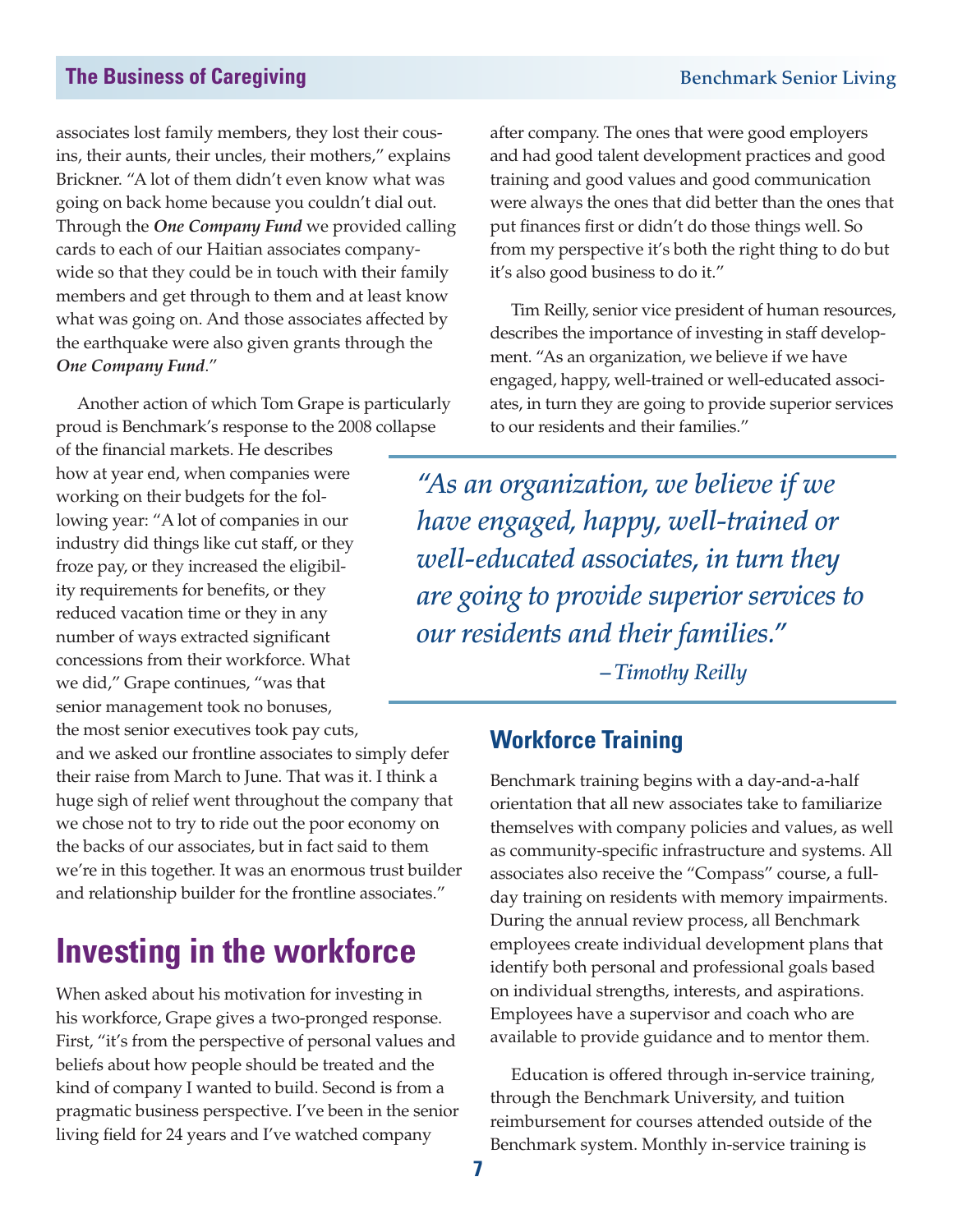mandated by the states; since states have different in-service requirements, Benchmark has used the highest mandated level as the minimum requirement for its employees.

With faculty entirely composed of Benchmark employees, Benchmark University is an educational program that offers more than 50 courses every quarter to its staff. In addition to general orientation and Compass, courses

range from leadership, sales, financial, resident care, recruitment, time management, conflict management, and customer service excellence. About 10 percent of Benchmark staff go to training at Benchmark University beyond general orientation and Compass, generally supervisors and managers for whom training is mandatory. For associates, additional training is voluntary, though all training is free and staff are paid while attending courses.

Each community is required to have a certain number of trained faculty members, depending on its size. These faculty members attend a three-day



to ease the travel requirements for trainees and to ensure frequency of the required courses. Benchmark is currently creating its own Personal Care Assistant training program.

#### **Career Advancement and Compensation**

Benchmark also has specific positions that frontline workers can grow into that are accom-

panied by increased wages. In addition to the culture ambassador position, which receives a \$500 quarterly bonus, Benchmark communities have a "lead aide" on every shift who typically has a smaller assignment and serves as a supervisory support and problemsolving resource. In states that allow it, there is also the option of becoming a medication aide, a position for which associates are trained to dispense medications. Typically, each community has an average of six lead aide and six medication aide positions. On average, these positions pay \$1.75 to \$2.60 per hour above the base wage for a resident care associate.

Finally, Benchmark provides a generous com-

*Benchmark University is an educational program that offers more than 50 courses every quarter to Benchmark's staff.*

pensation package available to employees working more than 22.5 hours per week, including: adoption assistance, bonuses, domestic partner benefits, group auto and home insurance, life insurance, medical, dental, vision, paid vacation, personal, and sick

training session on how to work with adult learners. Faculty can be frontline associates, culture ambassadors, department heads, or any other associate with the interest and an area of expertise. Orientation classes, for example, are often taught by frontline associates. In addition to training in the Boston area near the home office, Benchmark has established six satellite learning centers geographically dispersed in Benchmark communities throughout New England

days, safety programs, short- and long-term disability, career development programs, tuition reimbursement, 401k with company match, and health advocate. All employees, including those working less than 22.5 weekly hours, are eligible for an employee assistance program, pro advantage mortgage services, Sitter City, Verizon discounts, and other business partner and retail discounts.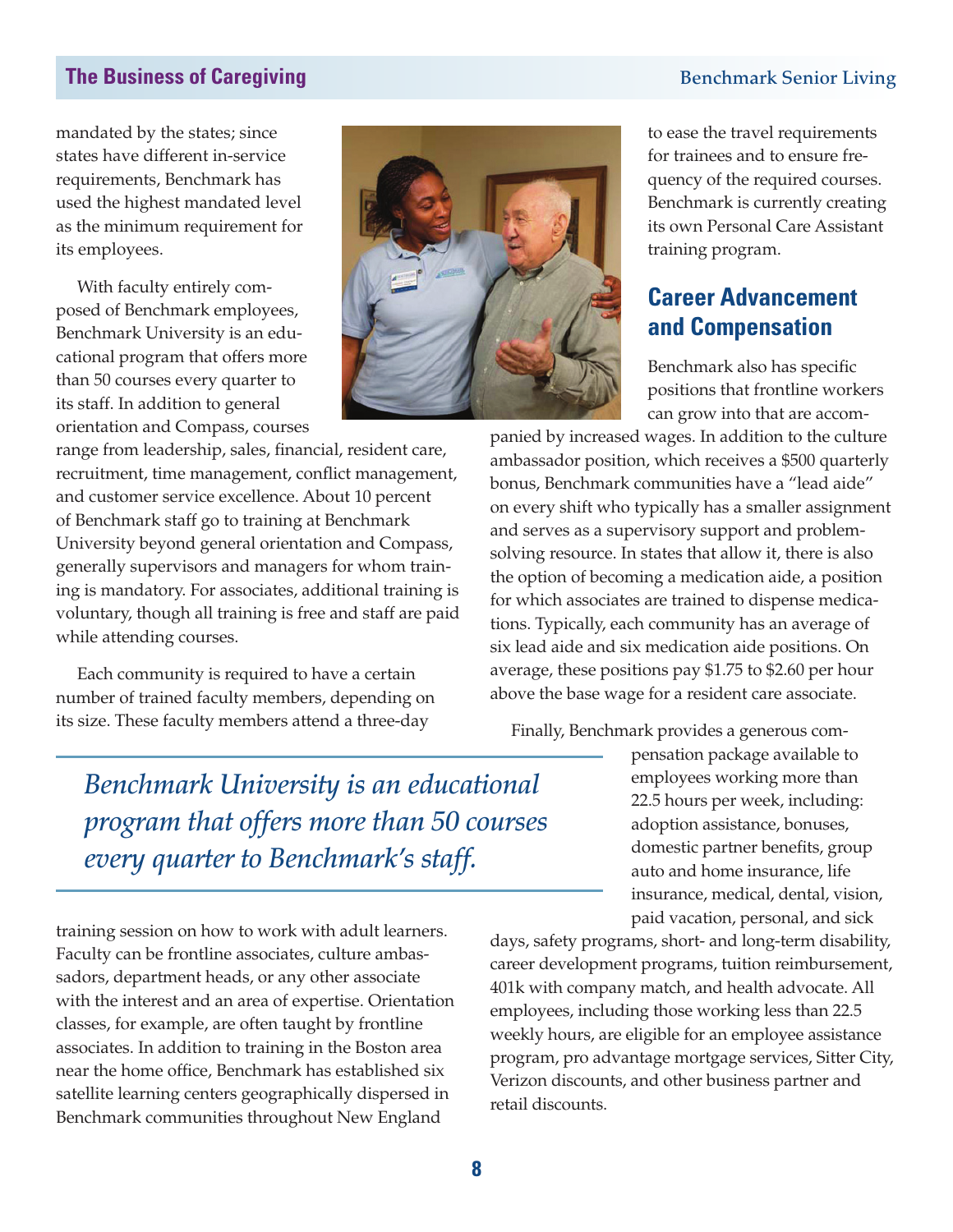# **Experiencing tangible results**

The resolute attention to building a company that is "all about its people" has translated into good outcomes for both Benchmark's employees and Benchmark's business. A recent report on the Benchmark culture quotes a Benchmark executive: "Most people come to work each day wanting to do the best jobs for their residents. And that's what all of our cultural programs are designed to support. If

*We're starting to see a strong connection between high associate satisfaction and high resident satisfaction.* 

we can take care of our associates, inspire them and support them, they can focus on what they really came to do: take care of the residents. It's not surprising that we're starting to see a strong connection between high associate satisfaction and high resident satisfaction in all of our surveys."<sup>2</sup>

"In a field where 75 to 100 percent turnover annually is not unusual," states Grape, Benchmark's hovers between 37 and 39 percent. "Which is still higher than we'd like it to be, but it's almost miraculous in the field of long-term care. I certainly know of no other company remotely our size with a turnover statistic that low."

Grape. "So I would argue that it contributes directly to an improved customer experience which is what we're fundamentally after at the end of the day."

Annual surveys conducted by Benchmark yield evidence of increased satisfaction on the part of both employees and the families and residents they serve. In the most recent survey, fielded in April 2010 for the 2009 year, employees reported an increase in opportunities to learn and grow and a marked improvement in the regularity in which they were

> receiving performance-related feedback. Employees also felt that their direct reports and/or co-workers had an increased commitment to quality. The Department Head Team reported an increased awareness of what was expected of them in their roles. "These factors combined: clarity of

expectations, quality performance feedback, learning and development opportunities, and an unwavering commitment to excellence," notes Reilly, "were critical to our ability to increase our percentage of top talent performers from 34 percent to 70 percent and reduce our lower level performers from 7.4 percent to 5 percent for the same period of time."<sup>3</sup> These data suggest continued success in development of what Benchmark considers its greatest asset, its employees, which in turn translates into enhanced organizational performance.

Benchmark continues to seek ways to enhance its use of timely data to affect change within the organiza-

This lower turnover rate means savings in recruitment, hiring, orientation, and training. However, there is a more important benefit to the company, according to Grape. "I would tell you that the biggest benefit of low turnover—while certainly it lowers recruitment costs and training

costs—is to the customers and families who don't have a disruption or dislocation in the staff members with whom they develop relationships," observes

*"The biggest benefit of low turnover is to the customers and families."* 

*– Thomas Grape*

tion. In 2011, Benchmark is moving away from annual surveys to a process of surveying new customers and new associates at 7 days, 30 days, 90 days, and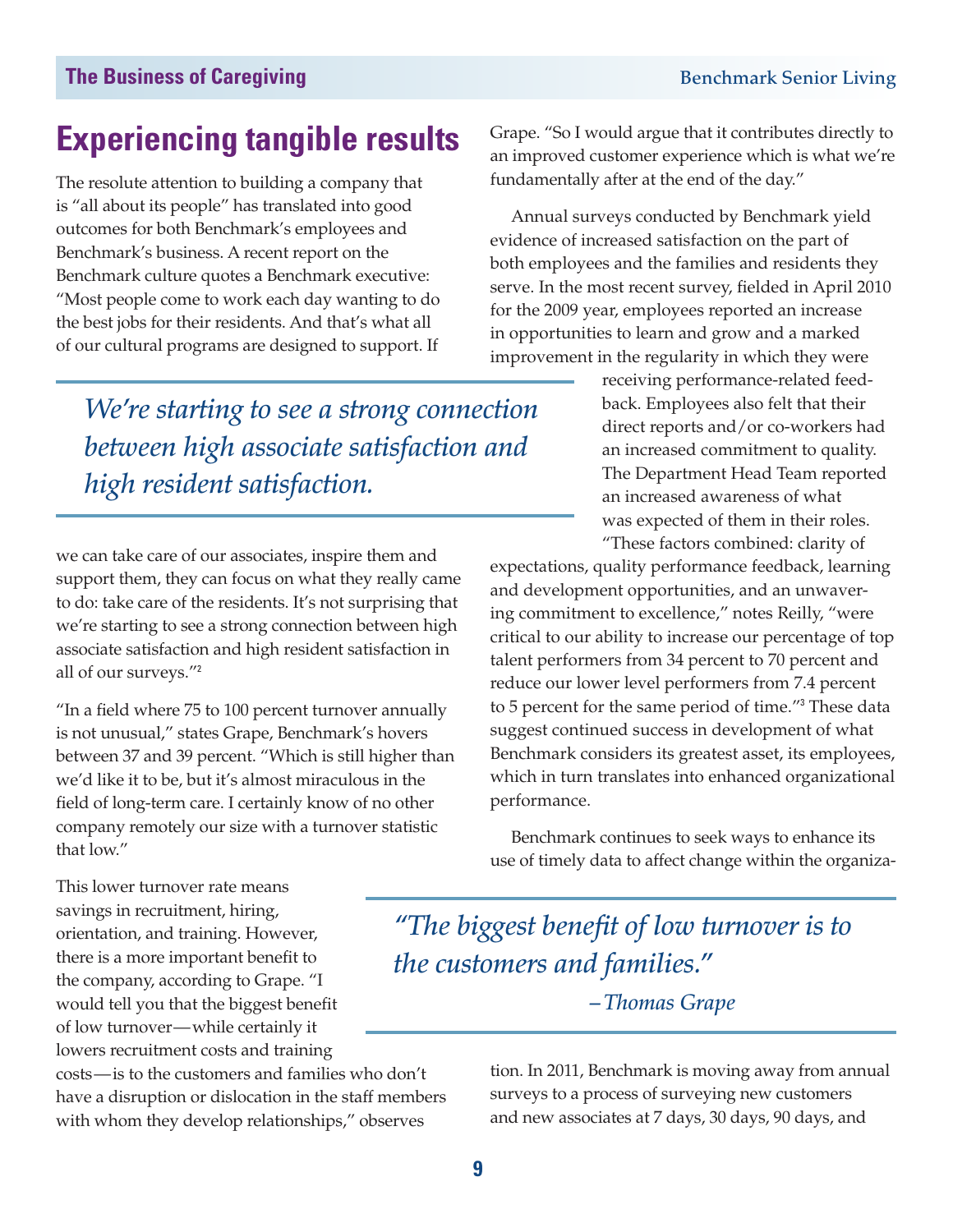annually. "At these critical checkin points" notes Reilly, "we will be able to identify any potential problems and take action. It will be a real benefit to the organization as well as an enhancement to our customer and associate experience."

The Compassionate Caregiver nominations provide additional evidence that Benchmark is

doing something right in supporting employees and reinforcing behaviors that are consistent with their core values. Marcia Werber, senior resident operator, describes the experience when this award was first put into place: "The first year we did it, we put it out in the first week of January hoping to have everything back the end of January, and planning for what we were going to do if we didn't have any response —it was a short lead time, a brand new program. And in two weeks we had over 200 responses from residents

*Benchmark has a 93 percent occupany rate, translating into financial outcomes that keep Benchmark a viable, vibrant business.* 

More evidence of success in the Benchmark approach is the steady community recognition the company has received. Benchmark has ranked in the top 100 places to work in Massachusetts in the three years that the *Boston Globe* has been surveying employees, ranking in the top 25 of large companies

in 2008, 2009, and 2010.<sup>5</sup> In 2010, Benchmark was also recognized by the *Boston Business Journal* as one of the top 20 best places to work in the large company category.

Benchmark's attention to quality jobs, recognition and respect for its employees reaps solid business results. "We are realizing superior business results right now," states Grape. "Our occupancy is higher; our financial results have been stronger than our competitors in the industry at large." Indeed, Benchmark

> has a 93 percent occupancy rate, translating into successful financial outcomes that keep Benchmark a viable, vibrant business that contributes to the quality of life for employees and residents alike.

The following letter written

by a grateful family member illustrates the impact that the focus on being a superior employer has on residents and families, as well as on the reputation of Benchmark as a whole:

*My mom is doing very well. This is primarily due to your wonderful staff. Every single one treats her with kindness and respect. They help her deal with her own health issues and are responsive to her needs and to our concerns about her. I am always greeted with smiles and even a few hugs every time I come to visit. Every member of the staff, from the maintenance crew up to the nursing staff, act in a friendly and professional manner…. I must say that everyone in my family spreads the word about the Village at South Farms and Benchmark in general whenever we have the chance…. I can only say thank you from our family to each of you. We so appreciate your hard work. With lasting gratitude…*

and families. It was amazing—the stories that came pouring out of families and residents about people

that made the difference."<sup>4</sup>